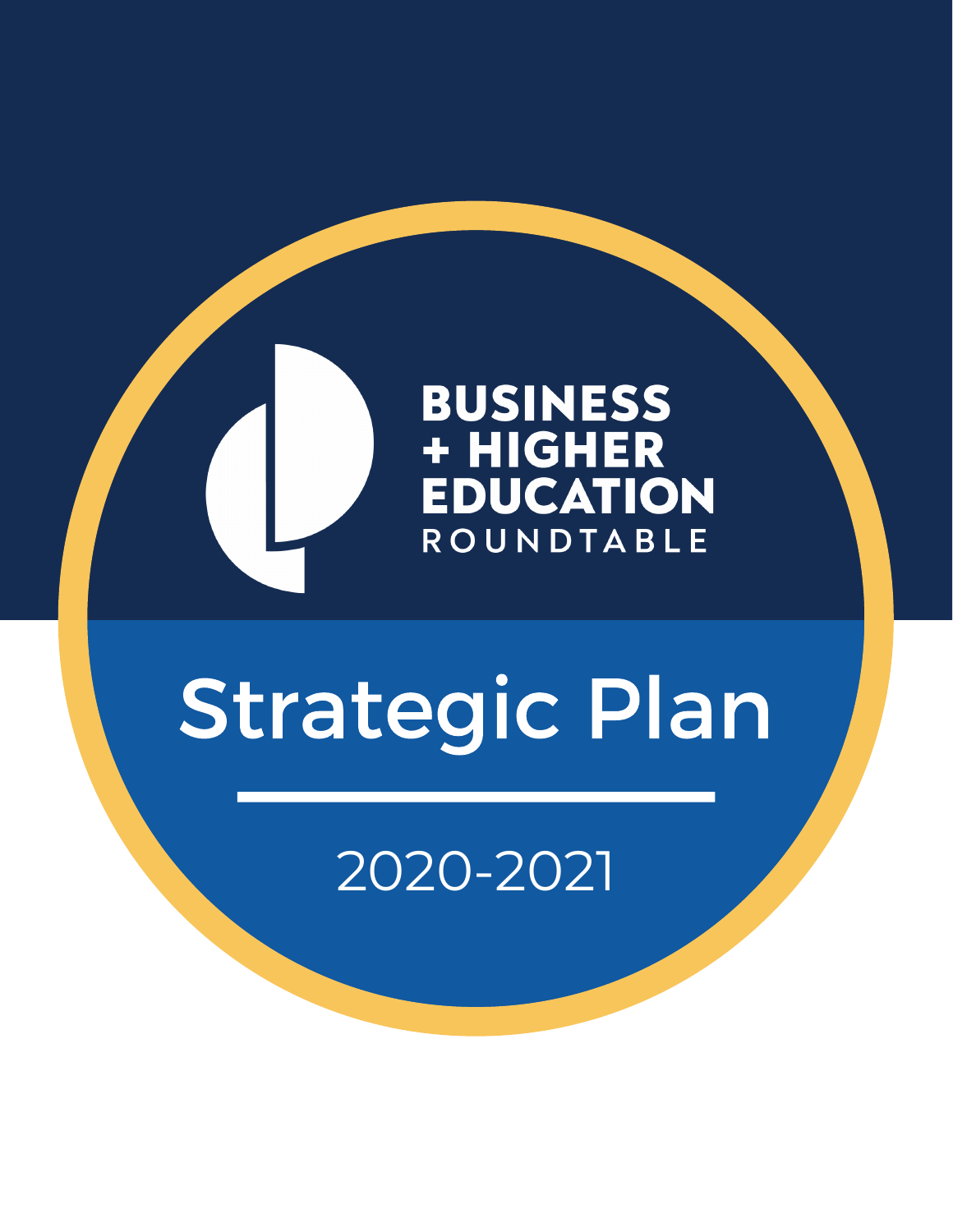# **About BHER**

## **Who We Are**

The Business+Higher Education Roundtable (BHER) is a nonpartisan, not-for-profit organization bringing together Canada's largest companies and leading post-secondary institutions. Since 2015, BHER has worked to harness the strengths of Canada's business and post-secondary education sectors to build opportunities for young Canadians, boost innovation and drive collaboration.

## **Our Vision**

Canada's business and post-secondary leaders face many challenges. Working together to solve these challenges is more critical than ever and will strengthen Canada's economy along the way. BHER's role is as a convenor and connector, bringing people together to create:

#### A thriving Canada where everyone has an opportunity to reach their potential.

### **Our Mission**

Creating opportunity through collaboration.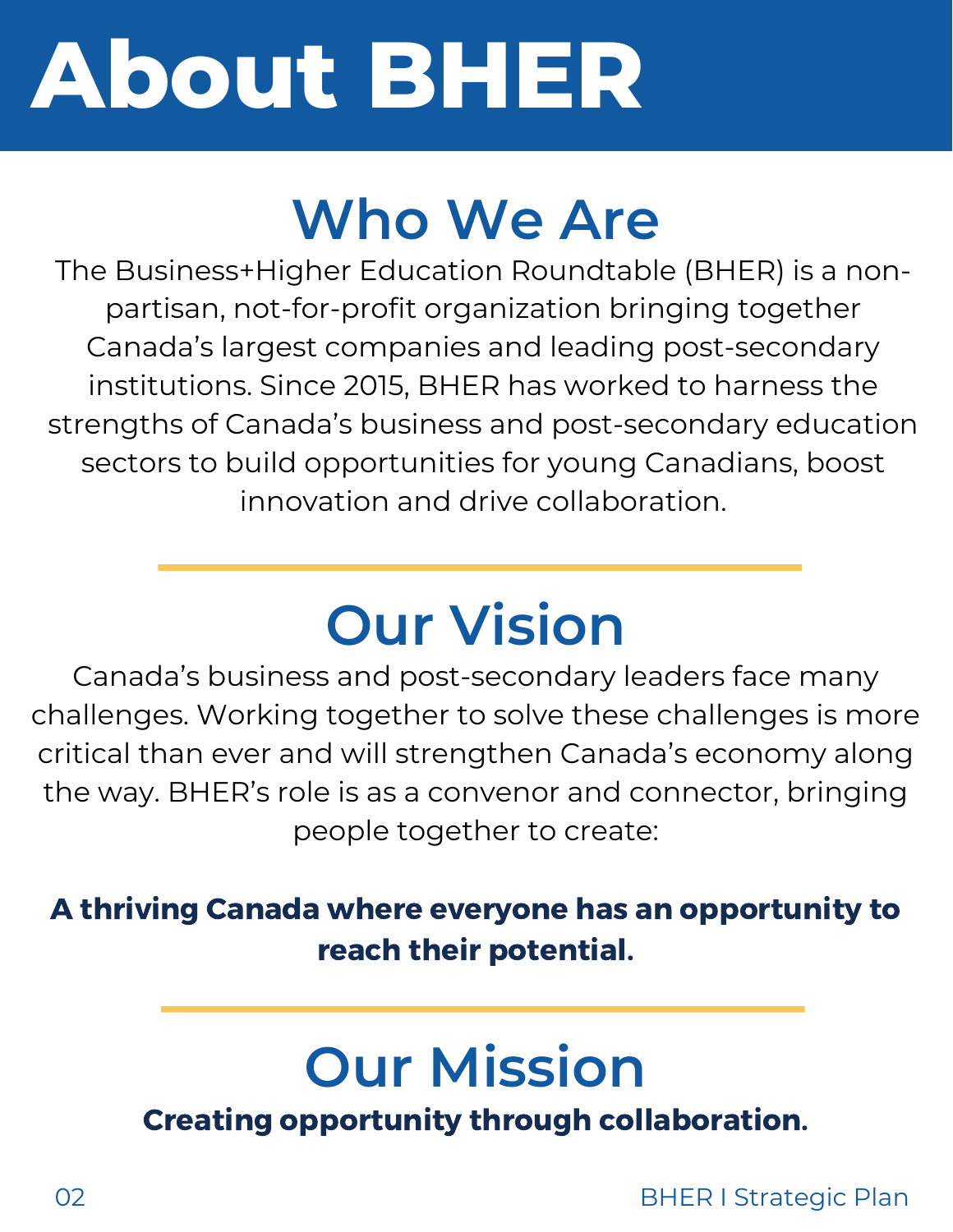# **Our Values**

# **We Take Action**

- **We act on evidence. Information and data are the basis for what we do.**
- **We act with confidence. We are bold in our opinions and output.**
- **We drive transformation, we don't do things the old way. We stay ahead of the curve.**
- **We act in partnership. Relationship builders are who we are.**
- **We connect people, collaborate with groups, and develop partnerships between everyone in our ecosystem.**
- **We act for all. The outcome of our work is for the benefit of everyone in Canada.**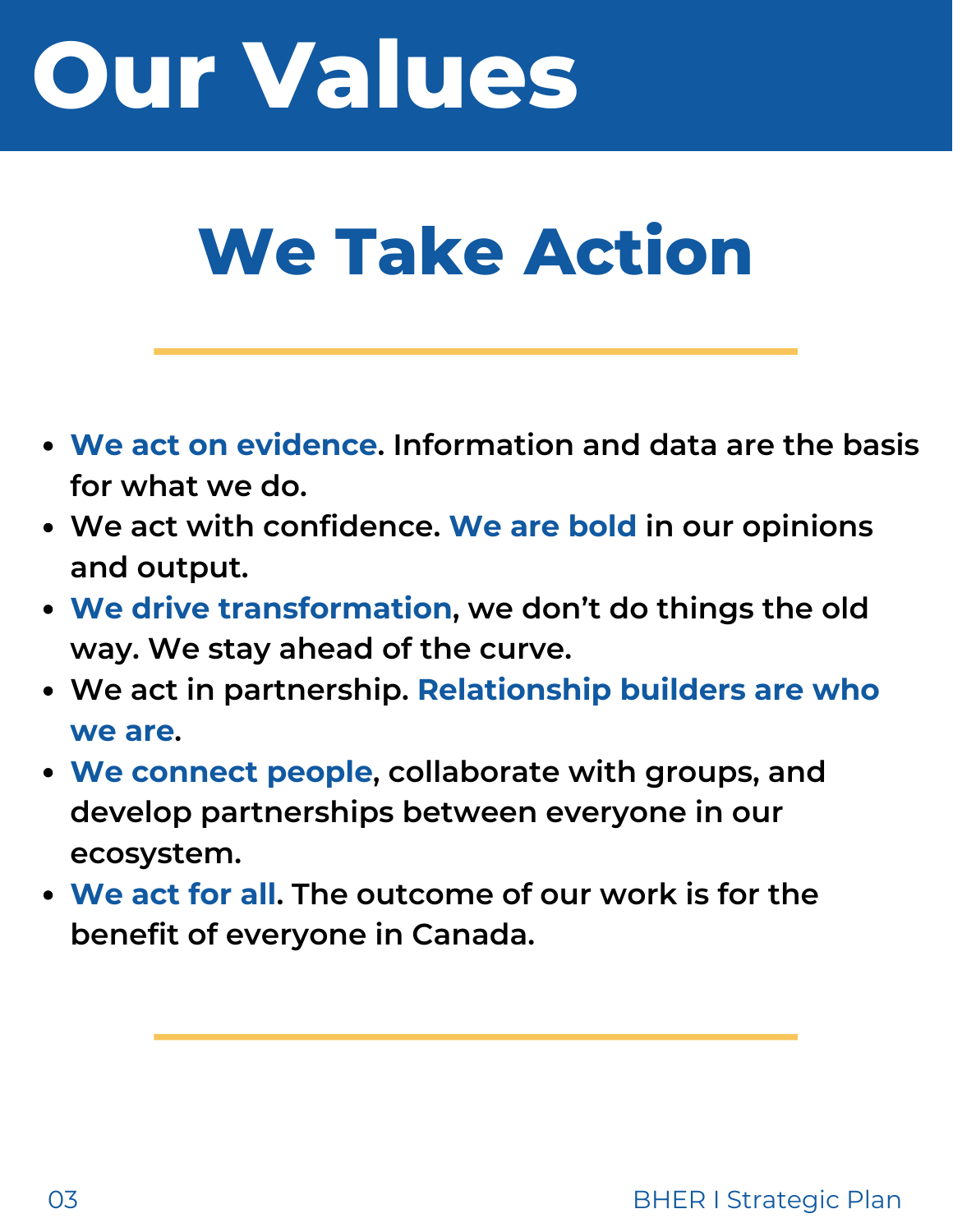# **Our Strategic Pillars**

*There are three major challenges in the country that drive BHER's priorities and actions:*

### **1.Human Capital**

Develop initiatives and products, and bring together stakeholders to help Canada's people, industries and institutions navigate the future of work.

## **2. Innovation**

Boost Canada's culture of innovation and drive productivity by facilitating collaboration between postsecondary institutions and businesses on shared challenges and opportunities.

### **3. Connecting, convening, and communicating**

Be the leading voice and national hub for cultivating conversation and driving action on innovation and human capital with leaders from diverse sectors across the country. This is the central tenet of how we work.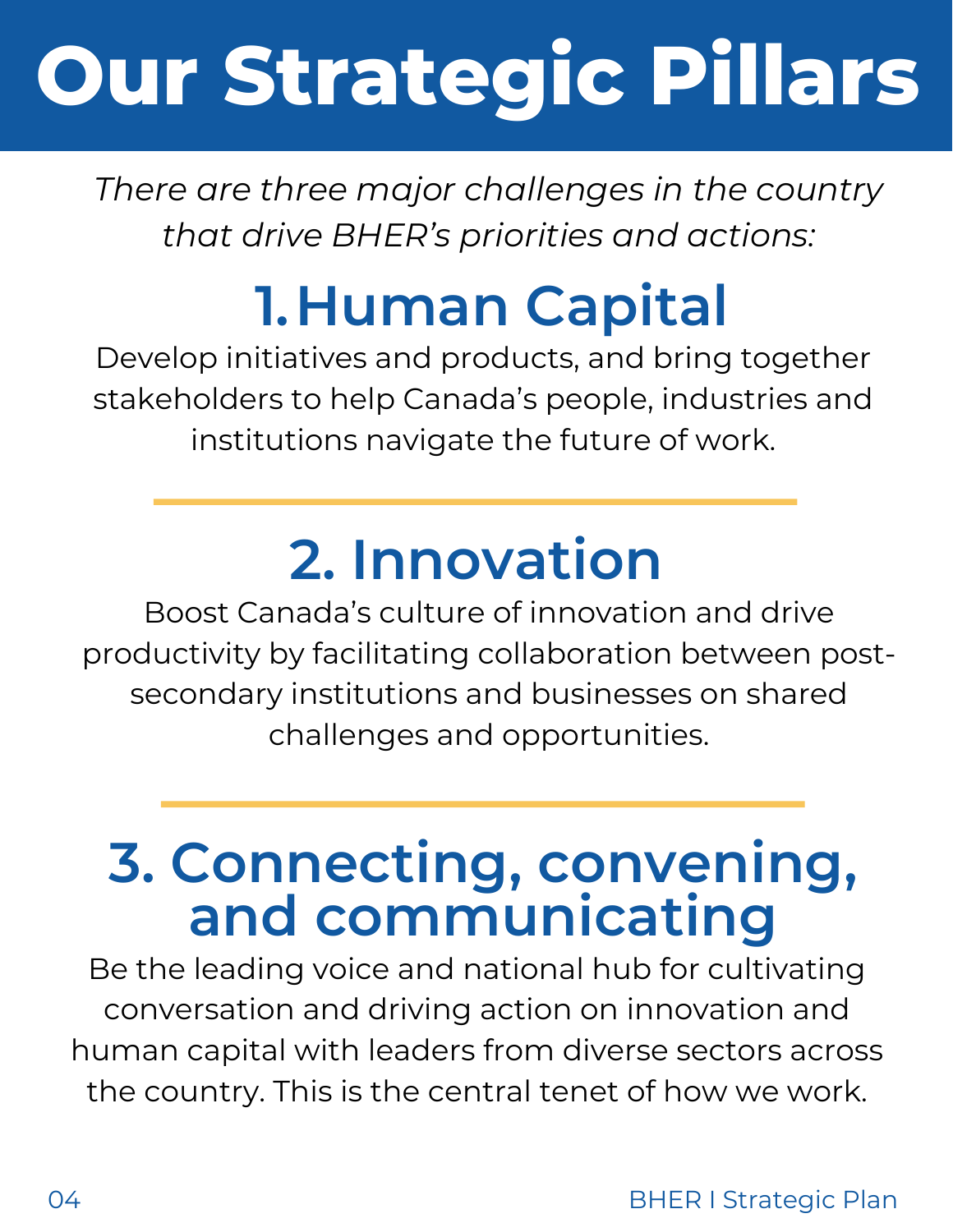# **Our Strategic Pillars**



In addition to these three pillars, in 2020/2021 BHER will also continue to build its organizational capacity.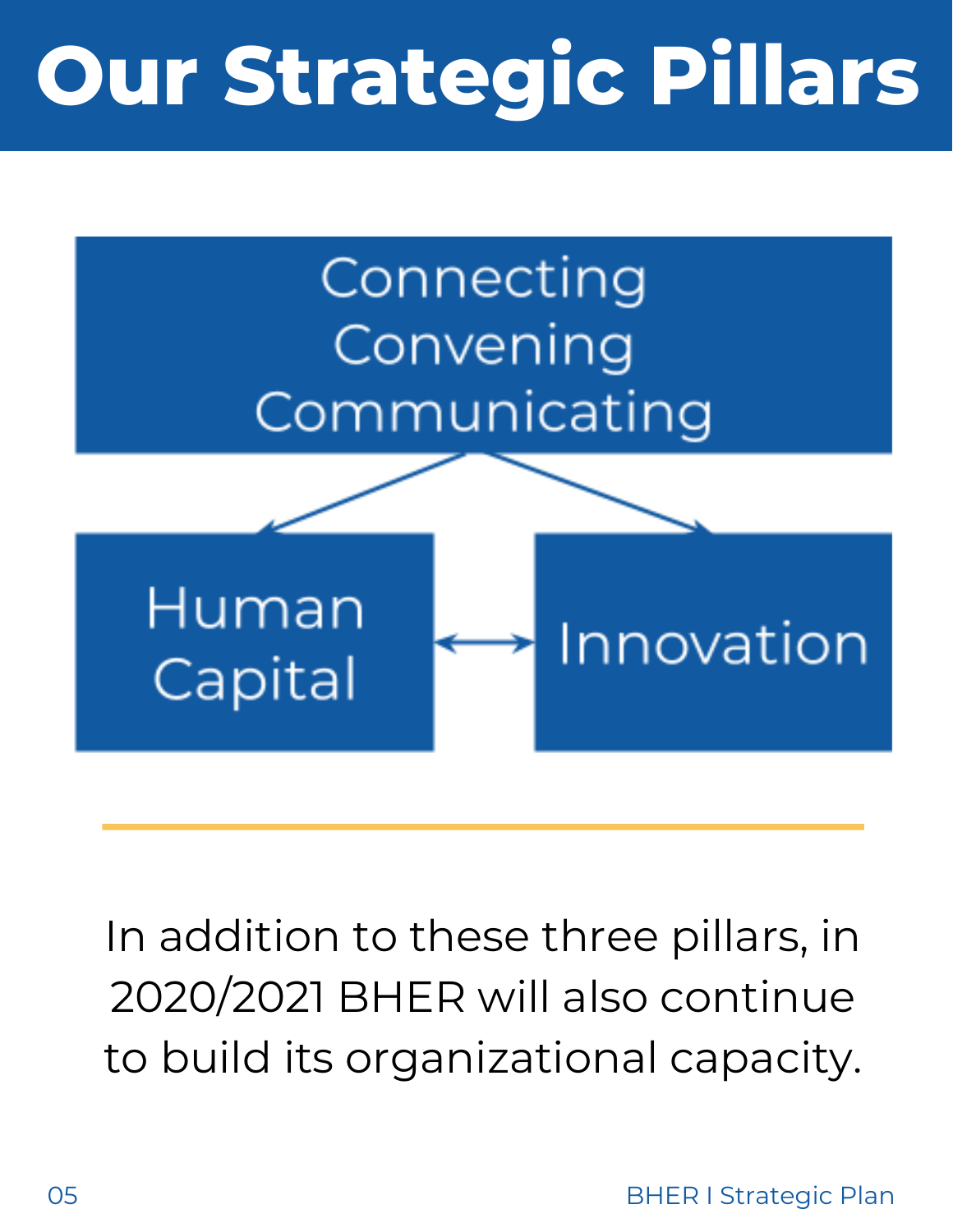# **Our 2020/2021 Priorities**

BHER has identified six priorities that will drive action in 2020/21 that relate directly to its three strategic pillars:

#### **Expand Canada's** work-integrated learning capacity

Establish infrastructure to enable employers to execute WIL in a sustainable way.

Respond to the immediate needs of employers and students resulting from COVID-19.

### 2.

#### **Prepare Canadians for the** changing world of work

Partner with leaders in Canada's skills ecosystem on research and pilot programs to support employers, workers, and educators succeed in the changing world of work.

### 3.

Increase the relevance and impact of Canada's research partnerships

Bring business+higher education research partnerships to the forefront and fill gaps in the market with new products.

#### 4.

#### Create a stronger culture of innovation in Canada

Work with key partners to improve our understanding of Canada's innovation landscape, and work to create a culture of innovation.

#### 5.

#### Strengthen member and stakeholder engagement

Define and bring value to membership and stakeholders in a consistent and tangible way through strategic engagement.

### 6.

#### **Build a strong financial and** operational foundation on which to grow BHER

Build, grow, and strengthen the overall footprint of the organization through foundational activities.

#### 06 BHER I Strategic Plan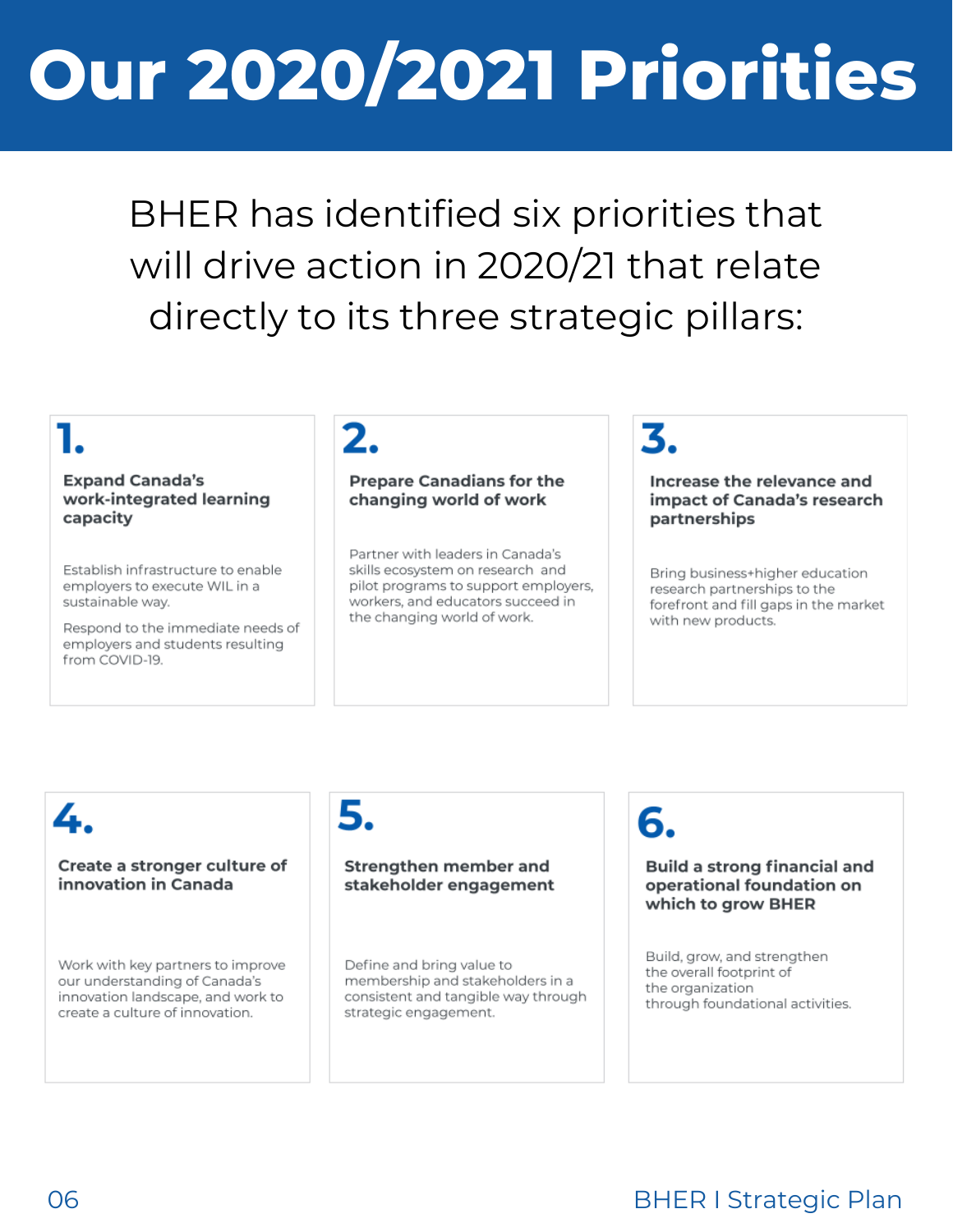## **Human Capital**

#### **1. Expand Canada's work-integrated learning capacity** Key Results:

A. Raise awareness and demonstrate the value of WIL for employers

- a. Craft and test key messages for each target audience
- (e.g., SMEs, students)
- b. Design and pilot campaigns across multiple channels
- c. Organize and participate in WIL-related events
- B. Develop tools to make WIL accessible
	- a. Conduct focus groups and market research to understand user pain-points

b. Develop and test minimal viable products and tools (e.g., WIL-in-a-box, National WIL resource hub)

C. Engage with operators and catalysts to drive creation of

WIL placements

a. Given uncertainty over which types of partnerships will be most successful, we have identified 6 archetypes to test prior to scaling

b. After 6 months, make go/no-go decision based on partner performance

D. Respond to the immediate needs of employers and students resulting from COVID-19 through the creation of a National Student Challenge.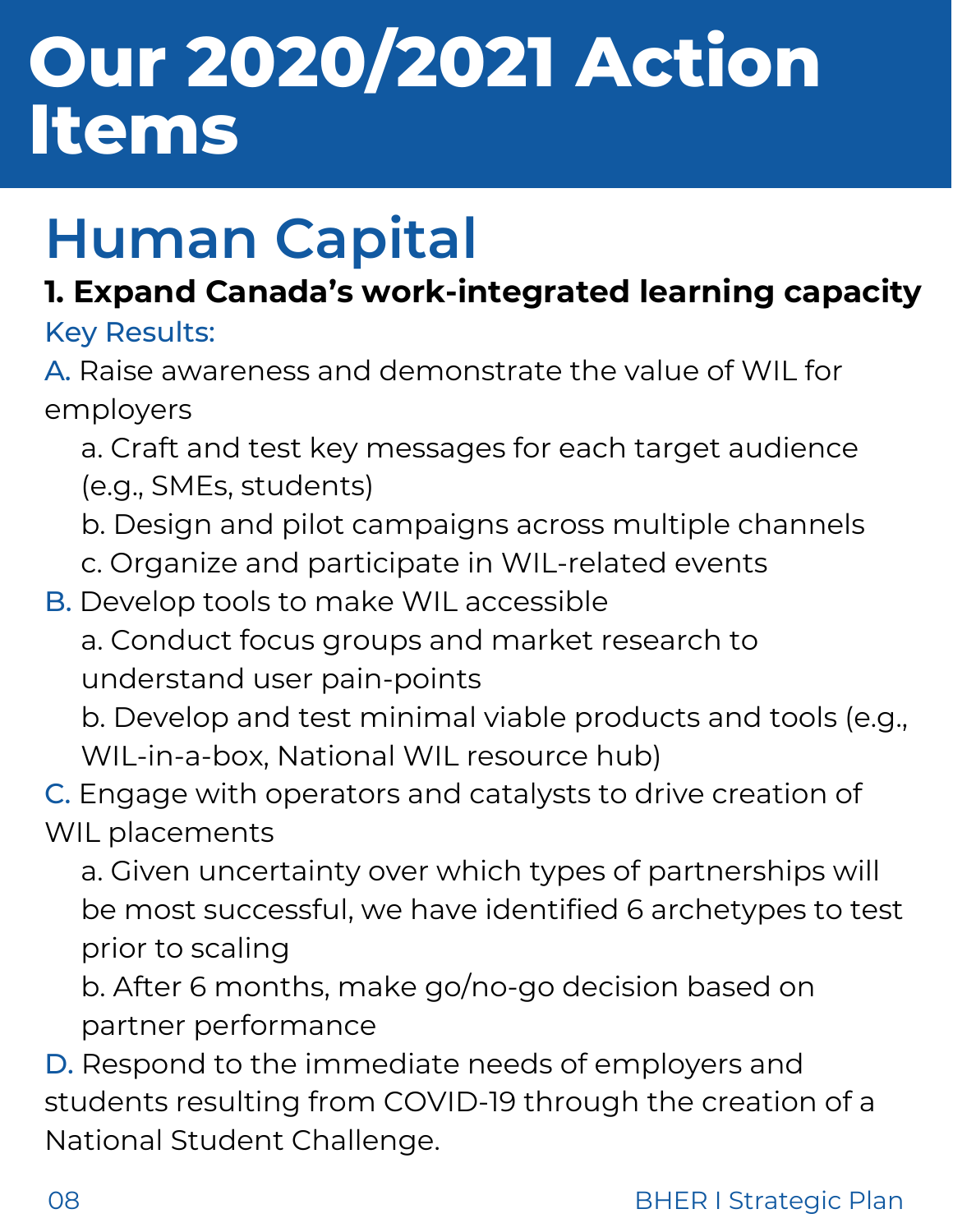## **Human Capital**

#### **2. Prepare Canadians for the changing world of work Key Results:**

A. Improve the understanding of the skills landscape in Canada for post-secondaries, employers and individuals.

a. Conduct research to assess the current state of skills training in Canada (e.g. micro-credentialing research project with HEQCO).

b. Promote work of partners to share resources and best practices that help development and strengthen the skills of Canadians.

B. Develop programs and projects that help BHER members and partners prepare for the changing nature of work.

a. Help members and partners scale valuable programs by connecting them with key players across the country (e.g. D2L and Microsoft)

b. Advise, consult and engage in program and project development with members and external partners focused on filling gaps in the national landscape.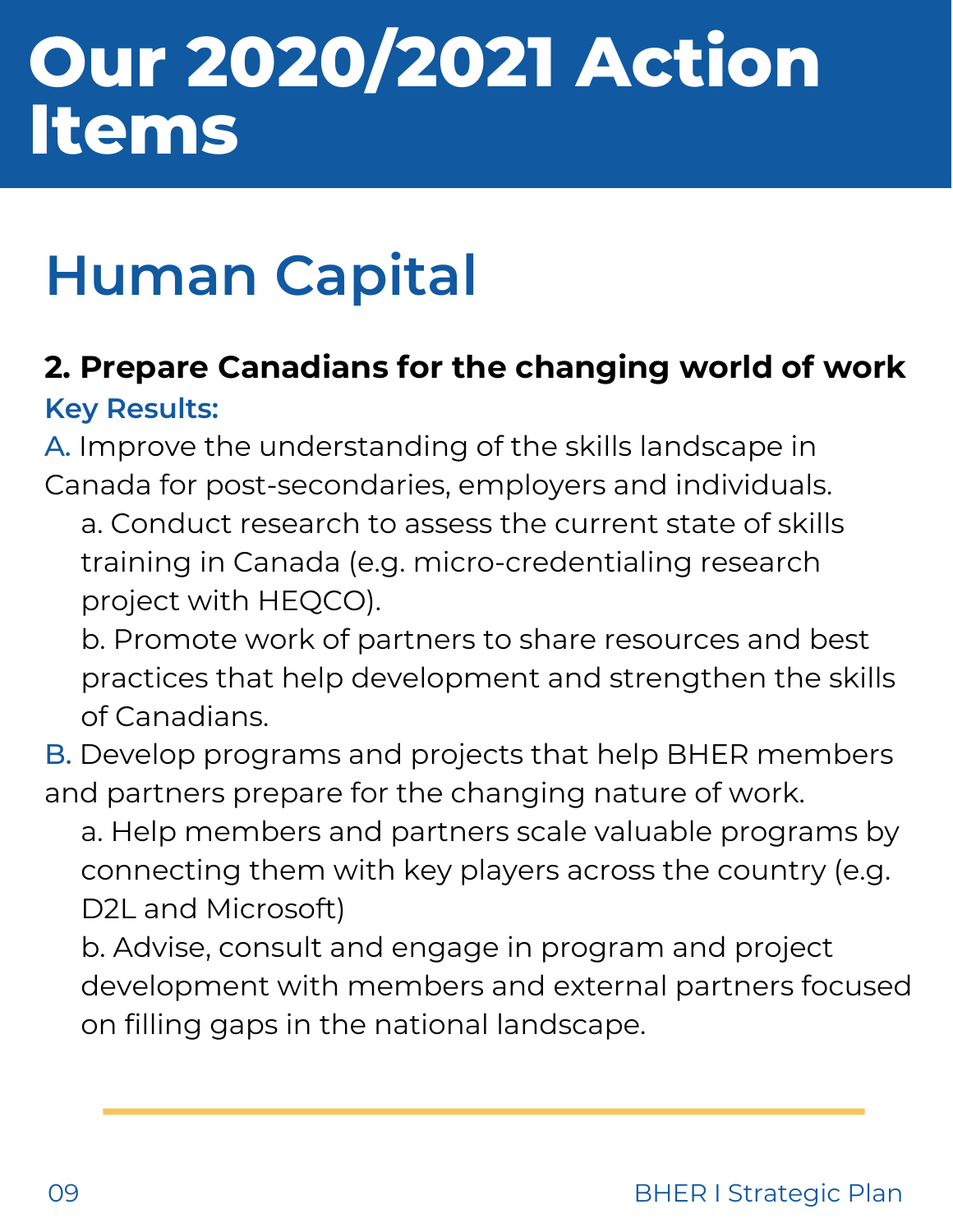## **Innovation**

### **3. Increase the relevance and impact of Canada's research partnerships**

### **Key Results:**

A. Develop new research partnership products and services a. Expand development and promote BHER's research partnership guides

b. Develop operational plan for potential new product launch(es) (e.g., Cognit)

B. Facilitate and expand knowledge exchange between industry to academia

a. Environmental scanning and research on the innovation ecosystem and stakeholder needs (e.g., assess value of Public Good Initiative work)

b. Bridge existing gaps to build capacity in member organizations and beyond

c. Highlight research funding opportunities, curate business-higher education partnerships, and cultivate new ones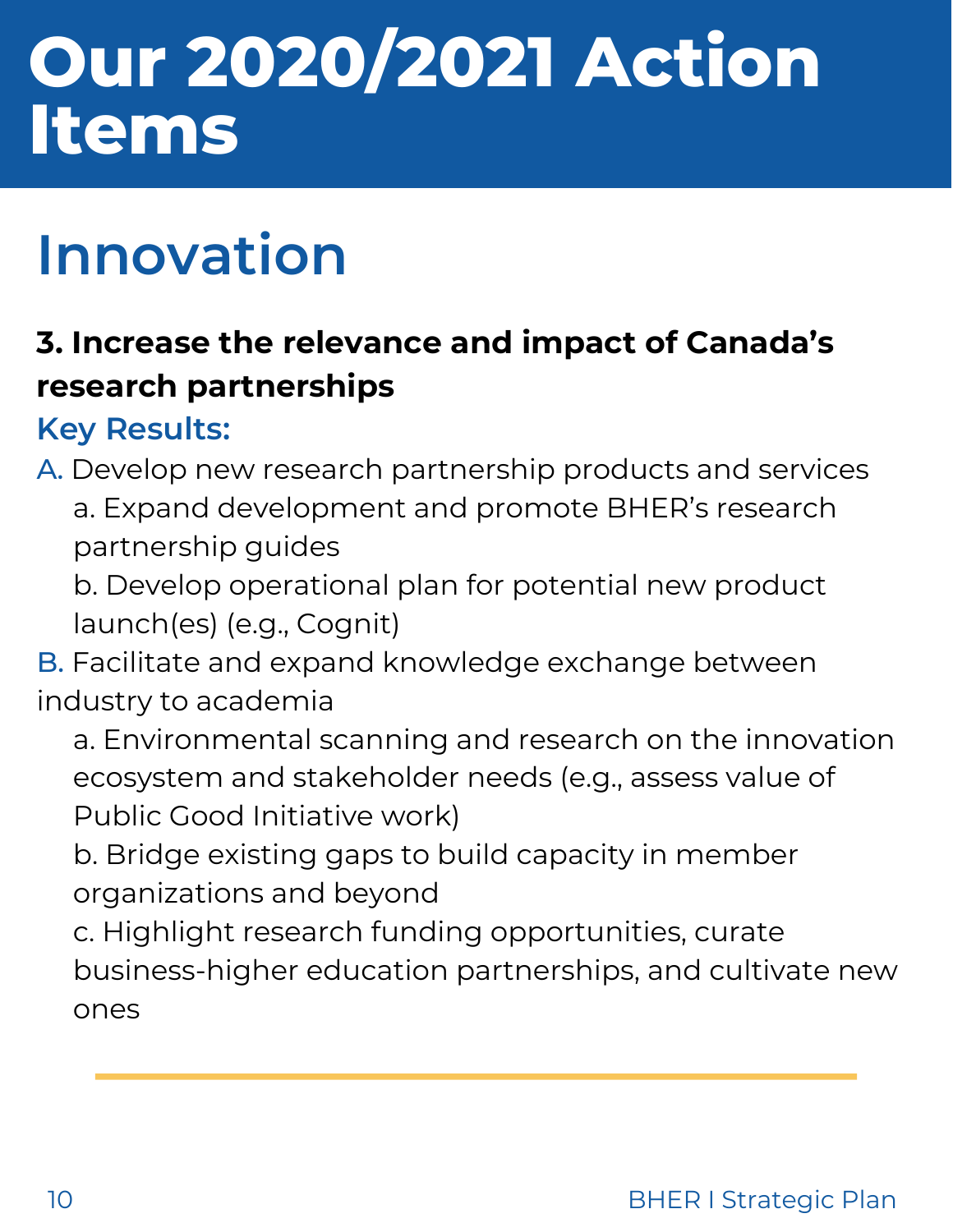### **Innovation**

### **4. Create a stronger culture of innovation in Canada Key Results:**

A. Promote and improve Canada's current state of innovation a. Help partners extend the impact of valuable research into Canada's Culture of Innovation (e.g. Rideau Hall Foundation)

b. Partner on innovation research projects to get answers to questions relevant to our members

c. Amplify examples of positively-impactful innovation from across Canada

### **Organizational Capacity Building**

### **5. Strengthen member and stakeholder engagement**

#### **Key Results:**

A. Expand membership engagement

a. Finalize engagement strategy (e.g. meeting/event strategy)

b. Develop new member community and recruitment approach

c. Build internal member network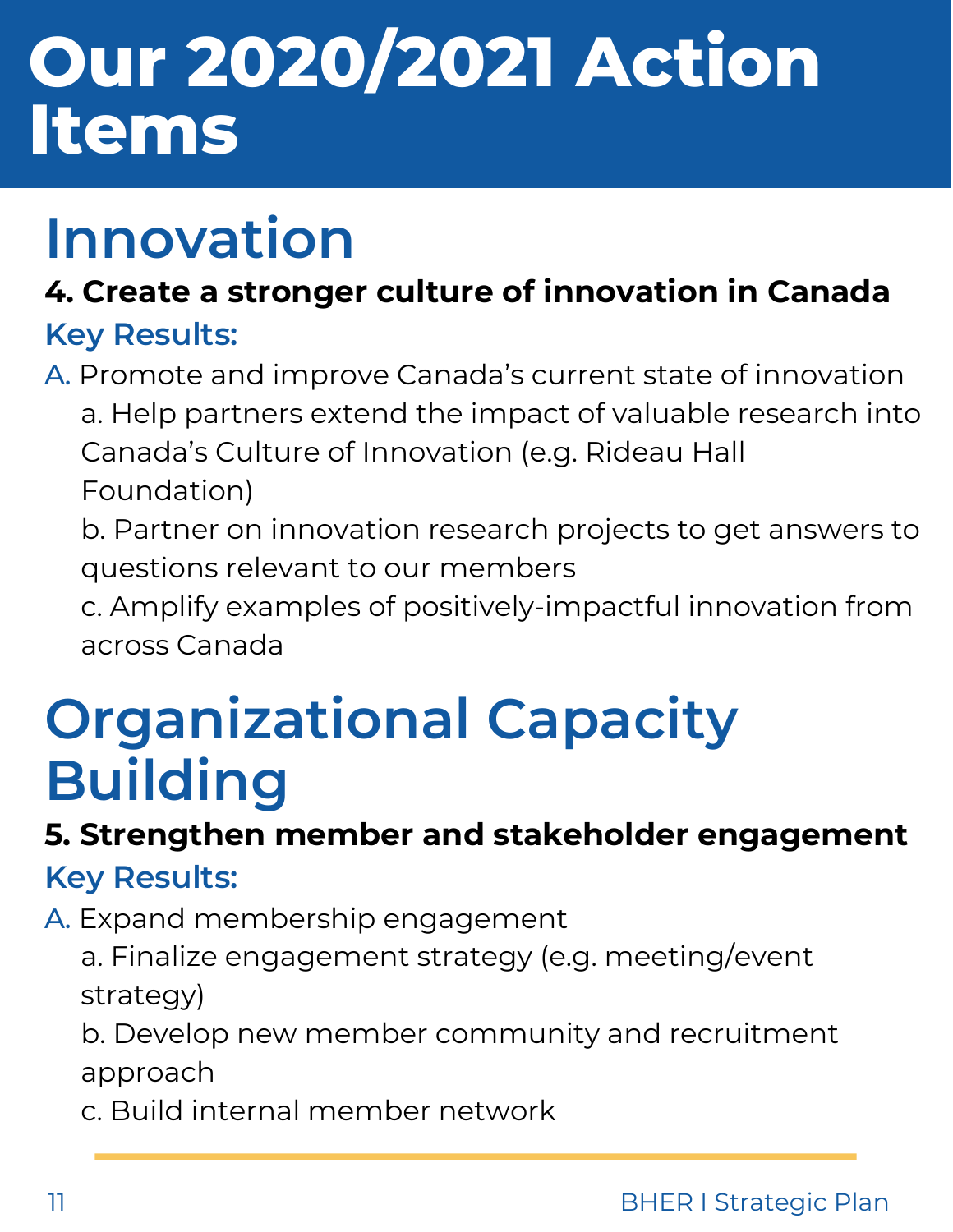## **Organizational Capacity Building**

- B. Strengthen membership management infrastructure
	- a. Define value proposition and member ROI
	- b. Establish framework, goals and growth strategy
	- c. Integrate BHER's Student Advisory Board into strategic and operational decision-making processes
- C. Formalize Board management infrastructure a. Develop Board management materials (e.g. financial reporting protocols, etc.) and communications cadence

### **6. Build a strong financial and operational foundation on which to grow**

### **Key Results:**

A. Grow organizational capacity, including HR capacity a. Establish support service and set up business start-up infrastructure

- b. Develop external relationship management policies
- c. Develop internal HR policy: staff onboarding, leave policies, professional development, etc.
- d. Create hiring strategy and internship planning